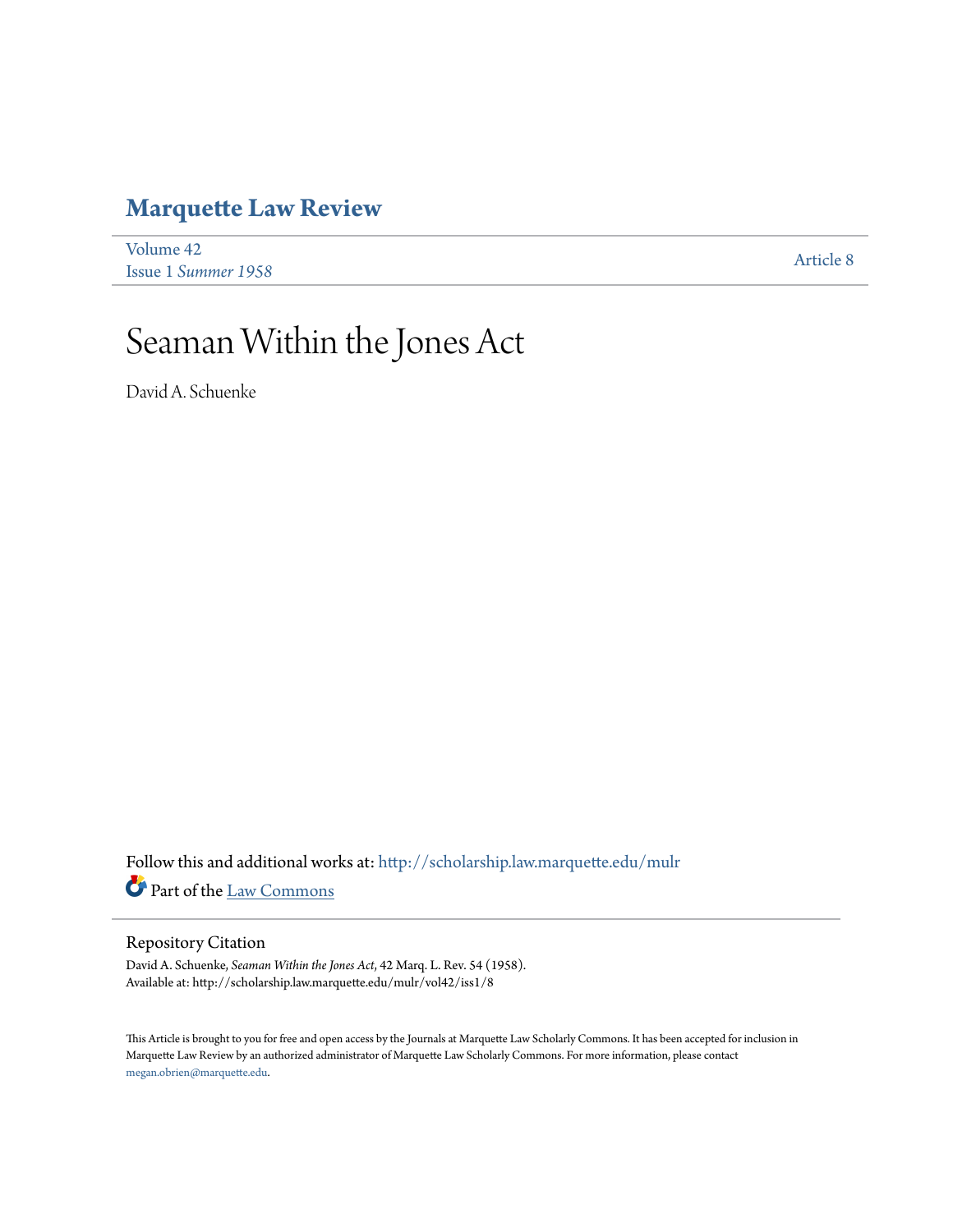### **COMMENTS SEAMAN WITHIN THE JONES ACT**

#### **INTRODUCTION**

A significant change in the law of admiralty was effected by the Jones Act of 1920.<sup>1</sup> It was the purpose of that act to provide greater protection to seamen injured in the course of their employment.<sup>2</sup> This article shall consider who is a seaman within the meaning of the act and when is he considered to be in the course of his employment.

#### BACKGROUND OF THE JONES ACT

The protection given to a seaman under the traditional admiralty law was summarized by the Supreme Court in a famous admiralty case, *The Osceola.3* The court stated the basic law governing the injured seaman in these four rules; 1) If the seaman becomes sick or is injured in the service of the ship, the owners of the ship are liable for his "maintenance and cure" and for his wages until the end of the voyage; 2) If the seaman is injured because of the unseaworthiness of the vessel or its fixtures, the owners will be liable to indemnify; 3) All the members of the crew are fellow-servants so that any injury caused by the negligence of another crew member was not the liability of the owner; 4) The seaman may not recover because of the negligence of the master or member of the crew, but may only recover maintenance and cure in such cases. The rights of the seaman if he fell ill or was injured were basically an implied condition of his employment, and his right to medical care and wages was in no way dependent on negligence.<sup>4</sup> In 1915 Congress attempted to broaden the injured seaman's recovery in the "Act to Promote the Welfare of American Seamen."<sup>5</sup> This statute removed the fellow-servant rule between officers and those under their command. In the first case arising under that act the Supreme Court rendered the act ineffectual.<sup>6</sup> The court held that a shipowner's liability was not based on negligence. He was liable for maintenance and cure whether he was negligent or not. The statutory removal of the defense of fellow-servant was thus held to be irrelevant. Since it made no difference whether the ship owner was negligent or not, the fellow-servant rule was a meaninglss obstacle for the act to remove. The law was thus unchanged.

#### THE JONES ACT

The Merchant Marine Act of 1920<sup>7</sup> amended the act of 1915 and

 $\frac{1}{141}$  S<sub>tat.</sub> 1007 (1020), 46 U.S.C. §688 (1052)

<sup>2</sup> Willock, *Commentary on Maritime Workers,* 46 U.S.C.A. 240 (1944).

**<sup>3</sup>** 189 U.S. 158 (1903).

<sup>4</sup> The Montezuma, 19 F. 2d 355 (2nd Cir. 1927).

**<sup>538</sup>** Stat. 1185 (1915), (later amended by 41 Stat. 1007 (1920), 46 U.S.C. §688 (1952). **<sup>6</sup>**Chelentis v. Luckenbach S.S. Co., 247 U.S. 372 (1917).

**<sup>7</sup>** See note *I* supra.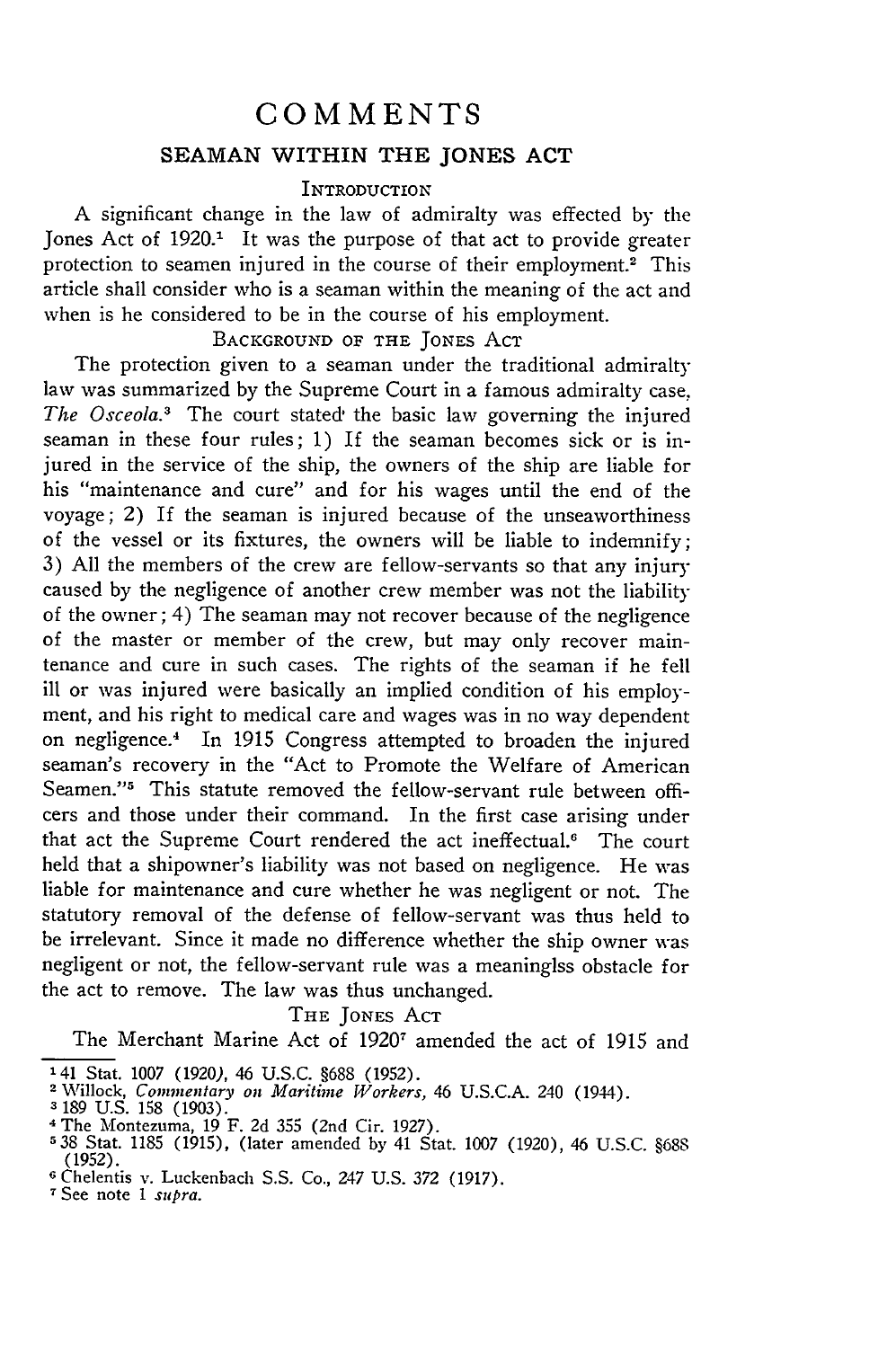effectively opened the door to recovery for seaman injured through the negligence of the master or fellow crew-members. The amendment bcame known as the Jones Act and provided as follows **:8**

"Any seaman who shall suffer personal injury in the course of his employment may, at his election, maintain an action for damages at law, with the right of trial by jury, and in such action all statutes of the United States modifying or extending the common law right or remedy in cases of personal injury to railway employees shall apply and in case of the death of any seaman as a result of any such personal injury the personal representative of such seaman may maintain an action for damages at law with the right of trial by jury, and in such action all statutes of the United States conferring regulating the right of action for death in the case of railway employees shall be applicable. Jurisdiction in such actions shall be under the court of the district in which the defendant employer resides or in which his principal office is located."

The act, in conjunction with the Federal Employer's Liability Act<sup>9</sup> which it incorporates, gives the seaman injured in the course of his employment, an action at law with the right of a jury trial to recover damages. It is an action based on negligence, not on any contract right. The defenses of fellow-servant, assumption of risk and contributory negligence as a complete bar are removed.10 The Jones Act is not in substitution but in addition to the traditional rights of maintenance and cure.

#### WHO IS A SEAMAN?

The word "seaman" has not had a constant meaning in the law. Court interpretations of the simple word frequently change the content and scope of the word. A further change has resulted from the impact of statutes. Prior to the Jones Act the accepted definition was that stated in the early case of the *Bound Brook;"*

"... Those peresons are naturally and primarily meant who are on board her aiding her navigation."

In the case of the *Buena Ventura,'12* the court held a wireless operator to be a seaman entitled to maintenance and cure under the following definition;

**"...** [A] man who serves the ship as the result of a contractual engagement of any kind, and serves her in her navigation, is a member of the crew and entitled to the privileges of a seaman."<sup>13</sup>

The court recognized a broad range included in serving in navigation

**<sup>8</sup> Id.**

**<sup>9</sup>**35 Stat. 65 (1939), 45 U.S.C. §§51-59. **<sup>10</sup>**Willock, *op. cit. supra* note 2, at 242.

**<sup>1&#</sup>x27;** 146 Fed. 160, 164 (Mass. 1906). **<sup>12243</sup>**Fed. 797 (Mass. 1916).

<sup>&</sup>lt;sup>13</sup> Id at 800.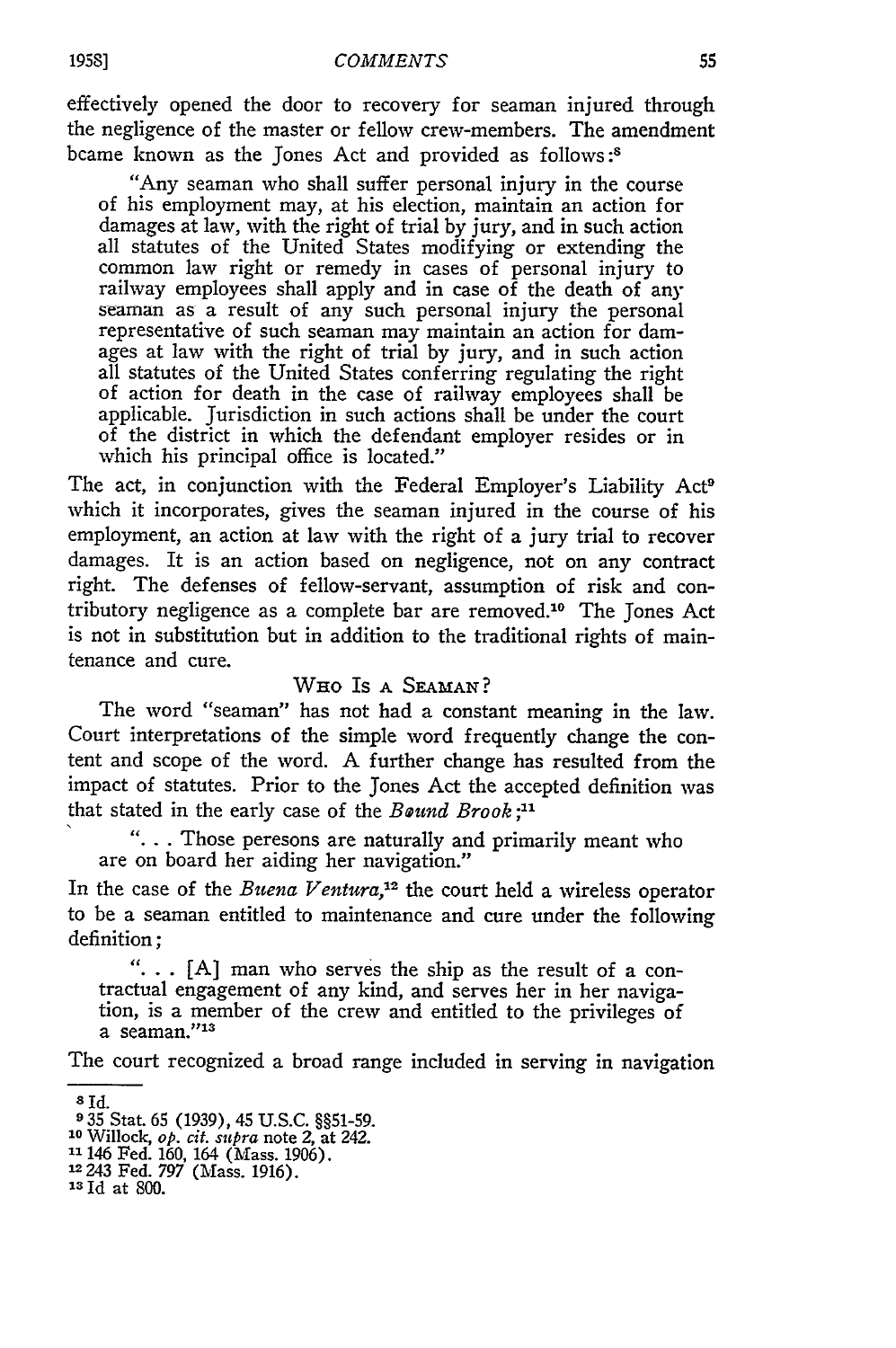and cites examples of cooks, surgeons, bartenders and a cooper.<sup>14</sup> However, these were all pre-Jones act actions for maintenance and cure. After the Jones Act the concept of "seaman" was broadened. In the case of *Haverty v. International Stevedoring Co.*,<sup>15</sup> the court held a stevedore was a seaman under the theory that the stevedore was engaged in maritime work formerly rendered by the ship's crew. The door seemingly opened to longshoremen, stevedores and harbor workers was closed shortly thereafter by the Longshoremen's and Harbor Worker's Compensation Act.<sup>16</sup> This act is based on industrial insurance and covers those who are injured on navigable waters, including drydocks, but expressly excluding the master and members of the crew of any vessel. In this manner the Jones Act coverage was limited only to those who were either a master or a member of a crew. But was a seaman the same as a member of the crew? The case of *South Chicago Coal & Dock Co. v. Bassett"* held that a coal loader was not a member of the crew, and therefore not excluded from the protection of the Longshoremen's Act. However, the court held he was nevertheless a seaman within the meaning of the *Haverty* case.<sup>18</sup> The court overlapped the coverage of the Jones Act and the Longshoremen's Act. The unlikely result of double compensation has been precluded by subsequent case clarification. The broad meaning of seaman in the Haverty case has been held to be limited by the Longshoremen's Act. It is now clear that the Jones Act and the Longshoremen's Act are mutually exclusive in their coverage. In the recent case of *Weiss v. Central R.R. Co. of N.J.* the court stated **;19**

"If an employee is a seaman ... he is by the same token a master or member of the crew within the meaning of the Longshoremen's Act . . . and is excluded from the coverage of that act."

The words of exclusion in the Longshoremen's Act became a necessary inclusion in the definition of a seaman under the Jones Act. Many cases weighed the particular facts in determining whether one was a seaman under the Jones Act or a harbor worker under the Longshoremen's Act. Typical of these cases is *De Wald v. Baltimore & Ohio R.R. Co.,20* where the court held that a barge man was not a member of the crew and that he was not therefore excluded from the Long-

**<sup>19235</sup>**F. 2d 309, 311 (2nd Cir. 1956). **<sup>20</sup>**71 F. 2nd 810 (4th Cir. 1934), *cert. denied,* 293 U.S. 581 (1934).

<sup>14</sup> Bean v. Stupart, 1 Doug. 11, 99 Eng. Rep. 9 (K.B. 1778) (cook and surgeon) **;** Allen v. Hallet, 1 Fed. Cas. 472 No. 223 (S.D.N.Y. 1849) (cook); Disbrow<br>v. Walsh Bros., 36 F. 607 (S.D.N.Y. 1888) (barge employee); U.S. v. Thompson, 28 Fed. Cas. 102 No. 16492 (C.C.D. Mass. 1832) (cooper); The J. S.<br>Ward

**<sup>15</sup>**134 Wash. 235, 238 P. 581 (1925). **<sup>16</sup>**44 Stat. 1424 (1927), 33 U.S.C. §901 (1952). 17309 U.S. 251 (1939).

**Is** See note 14 *supra.*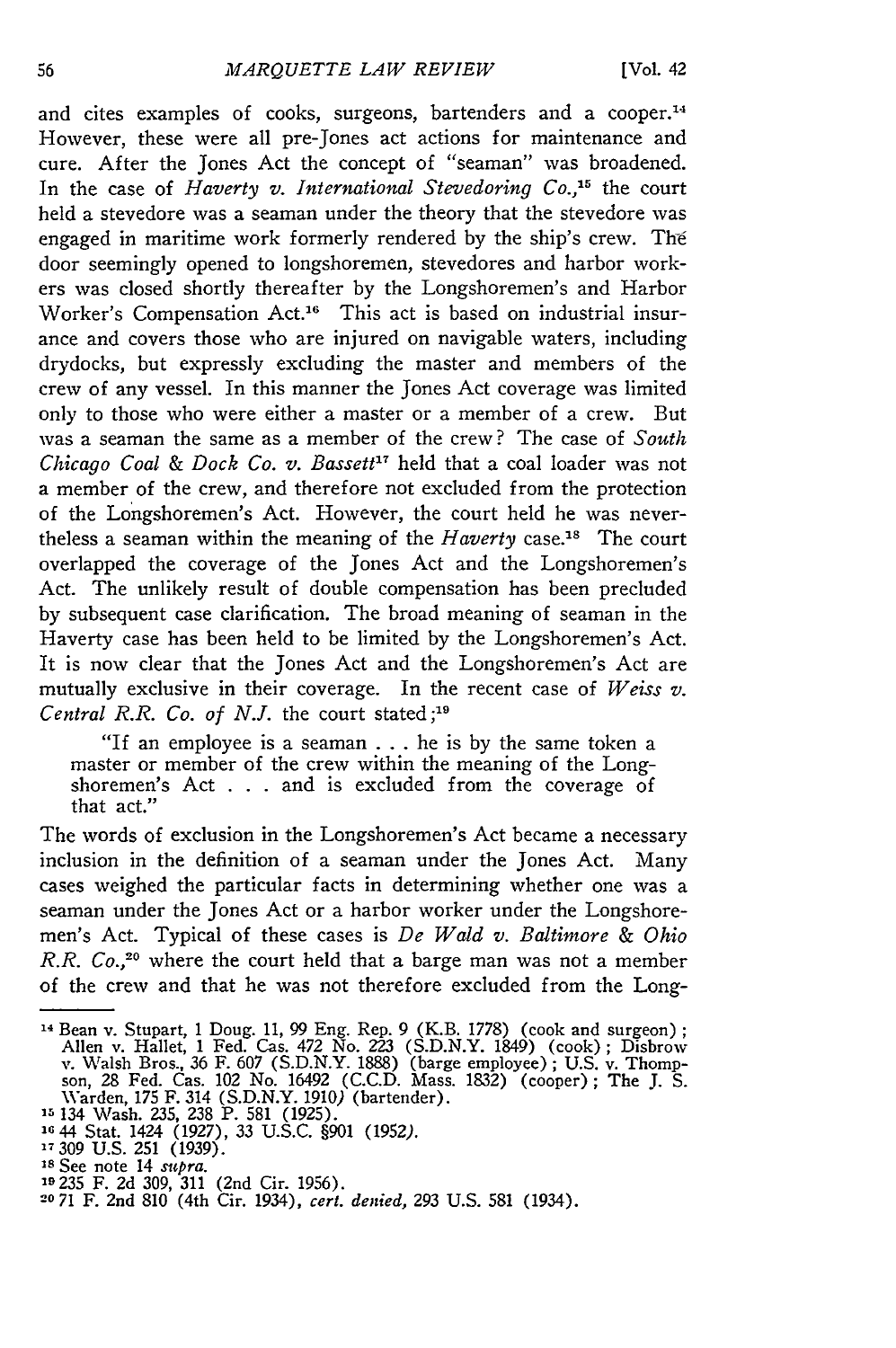shoremens' Act. In making its decision the court considered the following factors: his chief work was in connection with loading cargo on the barge; the fastening of tow and tie-up lines was only incidental; he did not live on the barge; barges are not navigated under their own power; the "crew" exclusion of the Longshoremen's Act was directed at seafaring men; he was the only man on the barge, whereas "crew" is a collective noun signifying a company of men. On these considerations, the court based its holding that he was more than harbor worker type and therefore not a member of the crew or seaman.<sup>21</sup> The test applied in determining whether one was a seaman or crew member was the "primary duty" test. It was stated in the case of *Moore Dry Dock Co. v. Pillsbury :22*

"A stevedore or longshoreman has no contract with the ship. He has not bound himself to its service. He does not serve as a member of its crew, but performs for an independent contractor a duty that formerly was done by the crew, not upon the high sea but at the ship's destination minus the perils of the voyage."

It is more directly stated in the case of *Merritt-Chapman & Scott Corp. v .Willard.23* In that case the claimant was a deckhand on a barge. He had duties placing slings on the cargo, cleaning, painting and handling lines. At page 792, the court, in holding he was not a member of the crew, stated:

"[The claimant's] primary duties had to do with cargo and were such as are ordinarily performed **by** harbor workers. The Bassett case **.** . **.** apparently makes primary duties the test."

The test of primary duty was often difficult to apply. In the case of *Norton v. Warner Co.,24* the claimant was a bargeman. The barge had no motive power of its own. His duties were general and included loading of the barge, handling the tow lines and fastening the tie-up lines, minor repairs and responding to tug whistles and signal lights. The court held the bargeman to be a member of the crew.<sup>25</sup>

"But navigation is not limited to putting over the helm. It also embraces duties essential for other purposes of the vessel. Certainly members of the crew are not confined to those who can hand reef and steer. **.. ."**

But in the case of *Win. Spencer & Son Corp. v. Lowe,26* the court held that a bargeman who had duties in checking the cargo, handling the

**<sup>21</sup>**In the later case of *Dionrede v. Lowe,* **87** F. **2d** 296 (2nd Cir. 1937), *cert. denied,* **301** U.S. **682** (1937), the court rejected the theory that a man with similar duties as De Wald's, being the only man, could be considered a "master". 22100 F. 2d 245, 247 (9th Cir. 1938).

**<sup>23</sup>**189 F. 2d 791 (Cir. 1951).

<sup>24321</sup> U.S. **565** (1943).

<sup>25</sup> Id. at 572. **26 125** F. **2d** 847 (2nd Cir. 1945).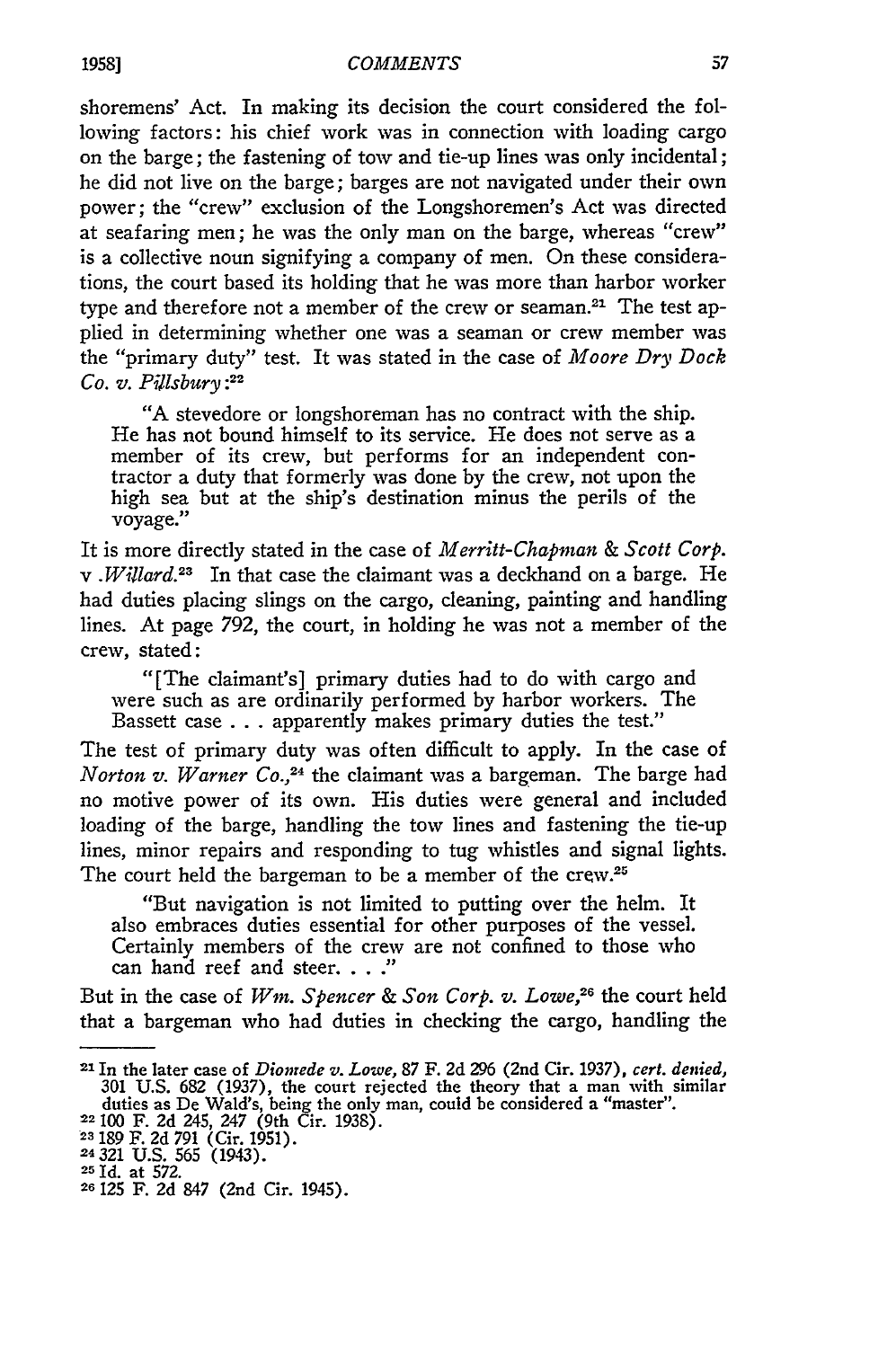lines and in making minor repairs was not a member of the crew. The facts in this case and in the *Norton* case are as startlingly similar as the decisions are opposite. But the *Norton* case is distinguished by the court in *Spencer* in that Norton had greater duties in connection with navigation. He responded to tug whistles and hung out navigation lights. It appears that the "primary duty" test was no test at all, but depended on the court's vague ideas of what a seaman's duties were. The "primary duty" test was rejected in the case of *Wilkes v. Mississippi River Sand and Gravel Co.*,<sup>27</sup> and it appears to be replaced by the new tests announced there. Wilkes was employed on a barge dredging the Mississippi River. His duties on the barge consisted in shoveling dirt dredged from the river bottom so that there would be an even distribution of the load, thereby preventing listing of the barge. Wilkes drowned. His widow brought suit under the Jones Act. The district court held that Wilkes was not a seaman because his duties were not primarily in aid of navigation, but were those of a laborer. It was a decision aparently consistent with the prior cases. But the circuit court rejected this approach.

"We think that this [primary duty] was not the test to be applied in determining the status of the decedent in an action brought under the Jones Act. It would seem that the several tests under the Jones Act should be **. ..** 1) that the vessel be in navigation;

- 
- 2) that there be a more or less permanent connection with the vessel; and
- 3) that the worker be aboard primarily to aid in navigation."28

The court held that under this aproach Wilkes was a seaman.

#### VESSEL IN NAVIGATION

The requirements of the new tests had to take shape and meaning from the court's interpretations. The first requirement, that the ship be in navigation, does not mean that a vessel must actually be moving in the water.<sup>29</sup>

"Plying in navigable waters does not mean that the vessel must, at the very moment of the injury, have been actually in motion on navigable waters."<sup>30</sup>

It appears that the employment must be in connection with a vessel which either is moving on the water, or is docked for some purpose

**<sup>27202</sup>**F. 2d 283 (6th Cir. 1953).

**<sup>28</sup>**Id. at 387, 388.

**<sup>29</sup>**The Jones Act applies to all the navigable waters of the United States, which includes the high seas, the coastal waters, sounds and bays, the Great Lakes<br>and the inland rivers and lakes. If these waters are in fact navigable or cap-<br>able of transporting commerce they are navigable. Escanaba Co. v. 107 U.S. 678, at 682 (1882). GILMORE AND BLACK, ADMIRALTY, 28, 29 (1957)<br>BENEDICT, ADMIRALTY, 104 (6th ed. 1940).<br><sup>30</sup> McKie v. Diamond Marine Co., 204 F. 2d 132, 134 (5th Cir. 1953).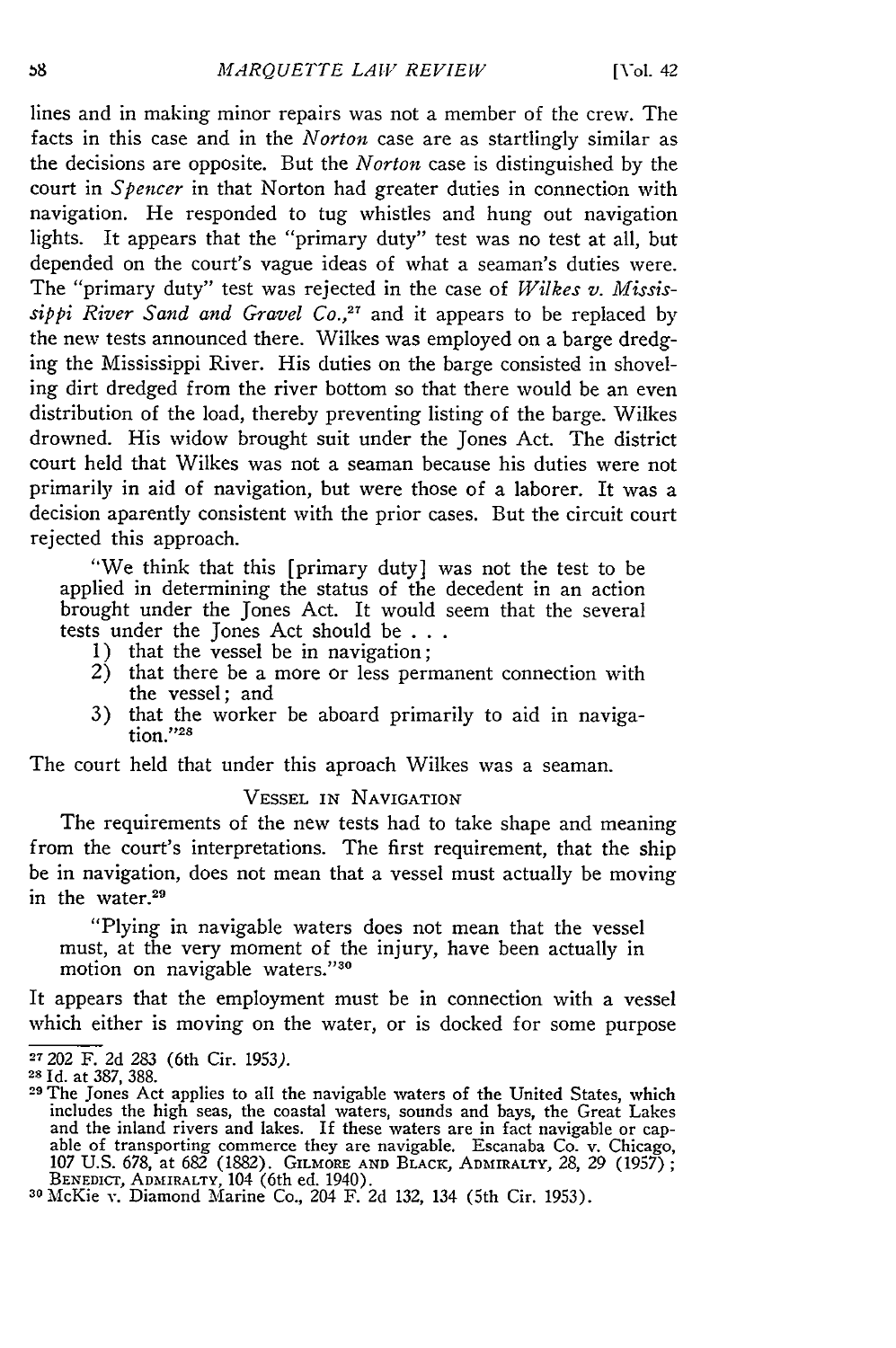directly connected with navigation, such as the taking on of cargo or supplies or undergoing repairs. A consideration of several cases will point up the difficulties that may factually arise under this requirement. *In Carumbo v. Cape Cod S.S. Co.,31* the claimant was an oiler on an excursion boat. The season was over but a skeleton crew was maintained because negotiations were in progress with the government to take over the vessel. The claimant was injured in helping to dismantle and repair the engines. The court held he was a seaman entitled to recover under the Jones Act, stating that he could not recover if the court did not consider the ship to be in navigation. But in the case of *Desper v. Starved Rock Ferry Co.,32* no recovery was allowed. Desper was cleaning and painting life preservers for use on excursion boats which he would operate, as he had in' previous years, as soon as the season opened. The accident happened on a moored barge that served as a ticket-office, workroom and warehouse. The court stated:

"The distinct nature of the work is emphasized by the fact that there was no vessel engaged in navigation at the time of the decedent's death. . . . [The Jones Act] doesn't apply to expectant seamen."33

In the case of *Frankel v. Bethlehem-Fairfield,34* the claimant was injured while installing dynamos in the engine room of a vessel that was launched but still incomplete. The court in denying recovery under the Jones Act stated:

"Furthermore, an incompleted vessel has yet to take her place in commerce and navigation; whereas a vessel which has been commissioned and taken into navigation and commerce remains in that status even when coming into dock and undergoing repairs."<sup>35</sup>

When a vessel is laid up for the winter or indefinitely withdrawn from operation it is clearly no longer in navigation.<sup>36</sup>

#### **PERMANENT CONNECTION** WITH **THE VESSEL**

Substantial and permanent connection of the seaman to the vessel was often a difficult question of fact. The following facts were strong and determining evidence that no permanent connection existed: the person did not sleep on board, but slept dockside or at home; he did not eat his meals on board, or he was furnished none by the galley; he was paid an hourly rate rather than an amount per voyage; he worked an eight hour day; he worked on more than one vessel. On the basis of these considerations they decided that one was not a seaman because

**<sup>31</sup>**123 F. **2d** 991 (1st Cir. 1941). <sup>32</sup>342 **U.S.** *187* **(1951).**

<sup>331</sup>d. at **191.**

<sup>34132</sup> F. **2d** 634 (4th Cir. 1942), *cert. denied,* **319** U.S. 746 (1942).

**<sup>35</sup> Id.** at **635;** see also U.S. Casualty Co. v. Taylor, **290** U.S. 639 (1933). **<sup>36</sup>**Seneca Washed Gravel Corp. v. McManigal, **65** F. **2d 779** (2nd Cir. **1933);**

Antus v. Interocean **S.S.** Co., **108** F. **2d 185** (6th Cir. 1939).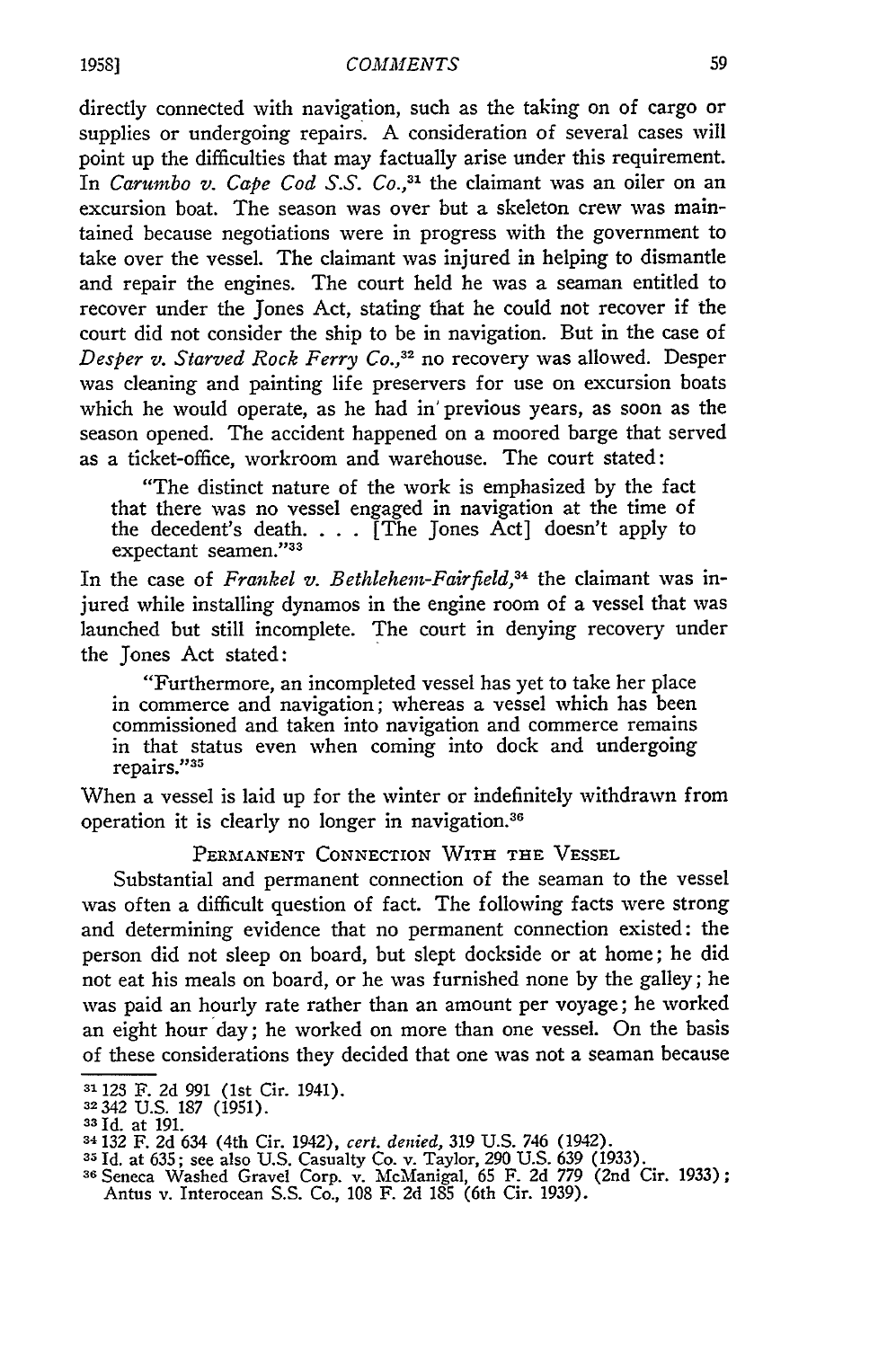his connection with the vessel was not permanent and he had not, therefore, subjected himself to the perils of a seaman.<sup>37</sup> But these factors will no longer constitute a bar.

"The facts that plaintiff-libellant did not live aboard the dredge, ate his morning and evening meals at home, signed no ship's articles, worked an eight hour day, received overtime pay and was not required to and did not have seaman's papers do not conclusively bar him from status as a member of the crew."38

The recent case of *Weiss v. Central R.R. Co. of N.J.*<sup>39</sup> is a clear example of how tenuous a connection will satisfy this second requirement. In that case the claimant worked for a ferry boat line that operated between New York and New Jersey. He worked for the company for less than a month on an "extra-man" basis subject to call. He worked a total of seven days on three different boats. The majority of the time he worked on the dock as a doorman and ticket-taker. The court nevertheless found he was a seaman. The court concluded that merely because the trips are short and he sleeps ashore and "his lot is more pleasant than that of his brethren"<sup>40</sup> is no reason to deny him the status of a seaman. It appears that the requirement of a "more or less permanent connection" may be less in the extreme.

#### AID IN NAVIGATION

The requirement that the employee be aboard primarily to aid in navigation appears to be a restatement of the "primary duty" test. But the approach and the results of the two tests are entirely different. The major consideration of the "primary duty" test was: is the activity such as is usually and properly performed by harbor workers or by seamen? The courts looked for a maritime flavor. The question in the third requirement is whether the activity in any way furthers the interest or enterprise of the vessel. The duties of a seaman may now include a wide range of activity as necessitated by the great variation in the types of vessels.<sup>41</sup> A bargeman acting as a watchman or handling lines and who would not qualify under the old "primary duty"<sup>42</sup> test as a seaman would qualify under the requirement "aiding in navigation."

"[I]t is apparent that aiding in the navigation of a vessel means assisting in some way in the forwarding of its enterprise, whether it be carrying passengers or freight, or dredging, and that one who has a more or less permanent connection with the

<sup>37</sup> De Wald v. Baltimore & Ohio R.R. Co., 71 F. 2d 810 (4th Cir. 1934); Moore Dry Dock v. Pillsbury, 100 F. 2d 245 (9th Cir. 1938) ; South Chicago Coal & Dock Co. v. Bassett, 309 U.S. 251 (1940) ; Merritt-Chapman & Scott Corp. v. Willard, 189 F. 2d 791 (2nd Cir. 1951).

**<sup>38</sup>**Early v. American Dredging Co., 101 F. Supp. 393 (E.D. Penn. 1950).

**<sup>39</sup>**See note 18 *supra.* **40 Id.** at **313.** 41 Norton v. Warner Co., 321 U.S. 565 (1943).

<sup>42</sup>**WiM.** Spencer & Son Corp. v. Lowe, 152 F. 2d 847 (2nd Cir. 1945).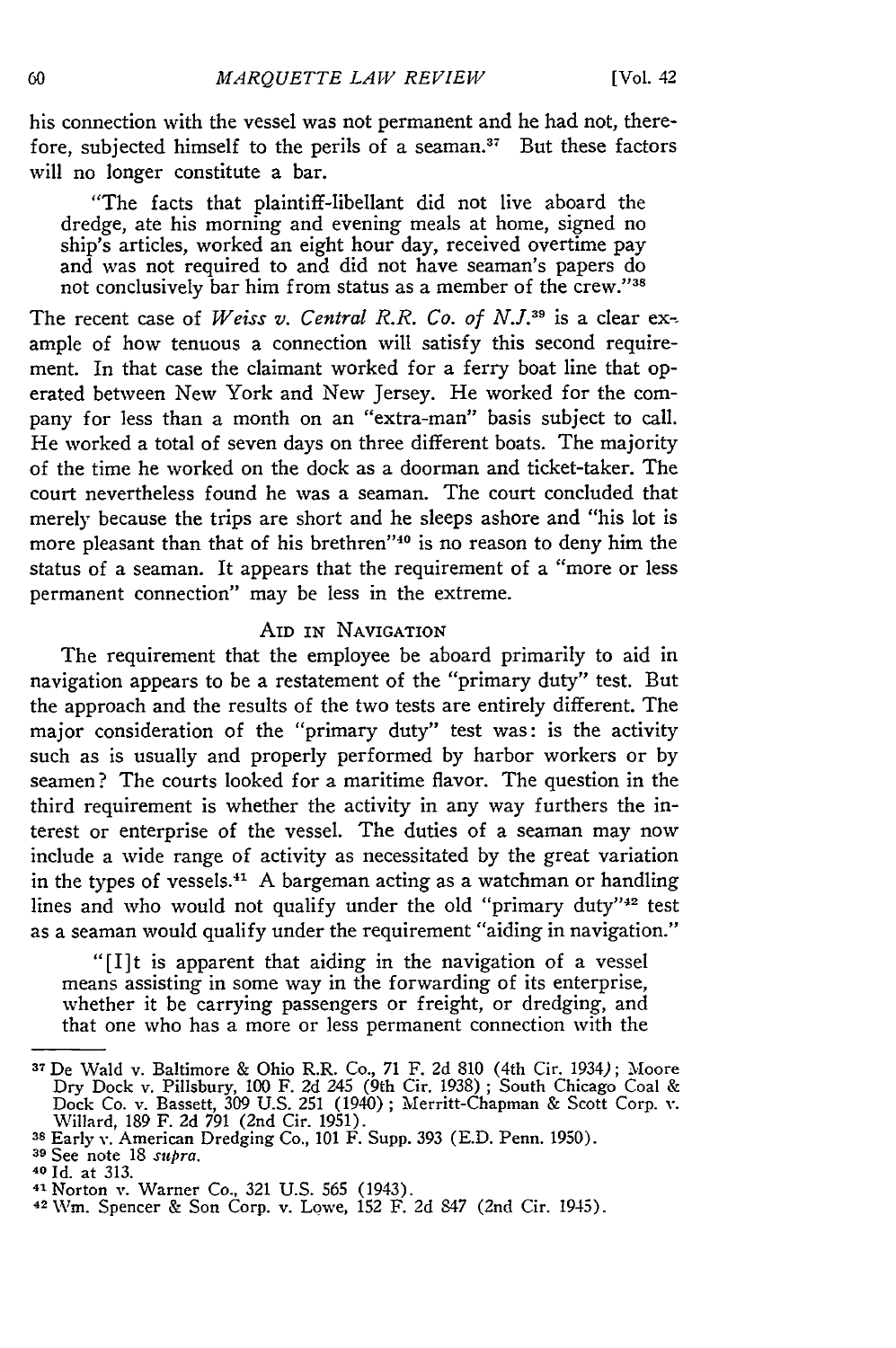vessel may be a member of the crew whether he is a helmsman, bartender or dredge worker."43

An example of aiding in the navigation of a vessel in a "non-maritime" manner is the case of the sea going cook. The case of *A. L. Mechling Barge Line v. Bassett<sup>44</sup>* held that a cook was a member of the crew and aided in navigation just as the sailor, or the engineer or fireman. The nature of the work is not determinative so long as it contributes to the overall welfare of the vessel. It seems that one is a seaman aiding in navigation on the same considerations that one was a seaman for maintenance and cure under the old admiralty law.<sup>41</sup>

#### **COURSE** OF EMPLOYMENT

For twenty years the courts had limited the application of the Jones Act to maritime torts, that *is,* to injuries that occured on navigable waters. The moment the seaman stepped on the dock he was no longer protected **by** the Act.

"It [Jones Act] relates wholly to personal injuries, and it is fully settled that such injuries which are inflicted on shipboard are under the admiralty jurisdiction, but those occuring on land, though to maritime employees and at the ship's side, are under the law of the land."<sup>46</sup>

No regard was given to the fact that the seaman was in the service of the ship as in the maintenance and cure cases. Regardless of the purpose for which the seaman went ashore the Jones Act did not apply.<sup>47</sup> The Supreme Court in the case of *O'Donnell v. Great Lakes Dredge & Dock Co.48* completely changed the seemingly inflexible law on this point. In that case, O'Donnell, a member of the crew of a sand hauling vessel, was ordered to go ashore and assist in the repair of a pipe used in the unloading. He was injured while ashore. The court held that he could recover under the Jones Act, notwithstanding that he was injured ashore, because the jurisdiction of admiralty is not dependent on the place where the injury is inflicted, but on the nature of the service and its relationship to the operation of the vessel. The Jones Act "course of employment" is the same as the admiralty test of "service to the ship" used in maintenance and cure cases.49

When the seaman is aboard ship, the scope of his employment is very broad because of the nature of his employment.

<sup>43</sup> See note 35 *supra*, at 395.<br>44 119 F. 2d 995 (Cir. 1941).<br><sup>45</sup> See note 13 *supra*.

<sup>46</sup> Esteves v. Lykes Bros. S.S. Co., 74 F. 2d 364 (5th Cir. 1934).<br><sup>47</sup> Soper v. Hammond Lumber Co., 4 F. 2d 872 (N.D. Cal. 1925) ; Jeffers v. Foundation Co., 85 F. 2d 24 (2d Cir. 1936) ; Seifort v. Keansburg Steamboat Co., 20 F. Supp. 542 (S.D.N.Y. 1937); Lindh v. Booth Fisheries, 2 F. Supp. 19 (W.D. Wash. 1932) ; Whalgren v. Standard Oil Co., N.J., 42 F. Supp. 992 (S.D.N.Y. 1941); Oliver v. Calmar S.S. Co., 33 F. Supp. 356 (E.D. Penn. 1940).<br><sup>48</sup> 318 U.S. 36 (1942).

<sup>49</sup> GILmORZ **AND** BLACK, ADMIRALTY, 284 (1957).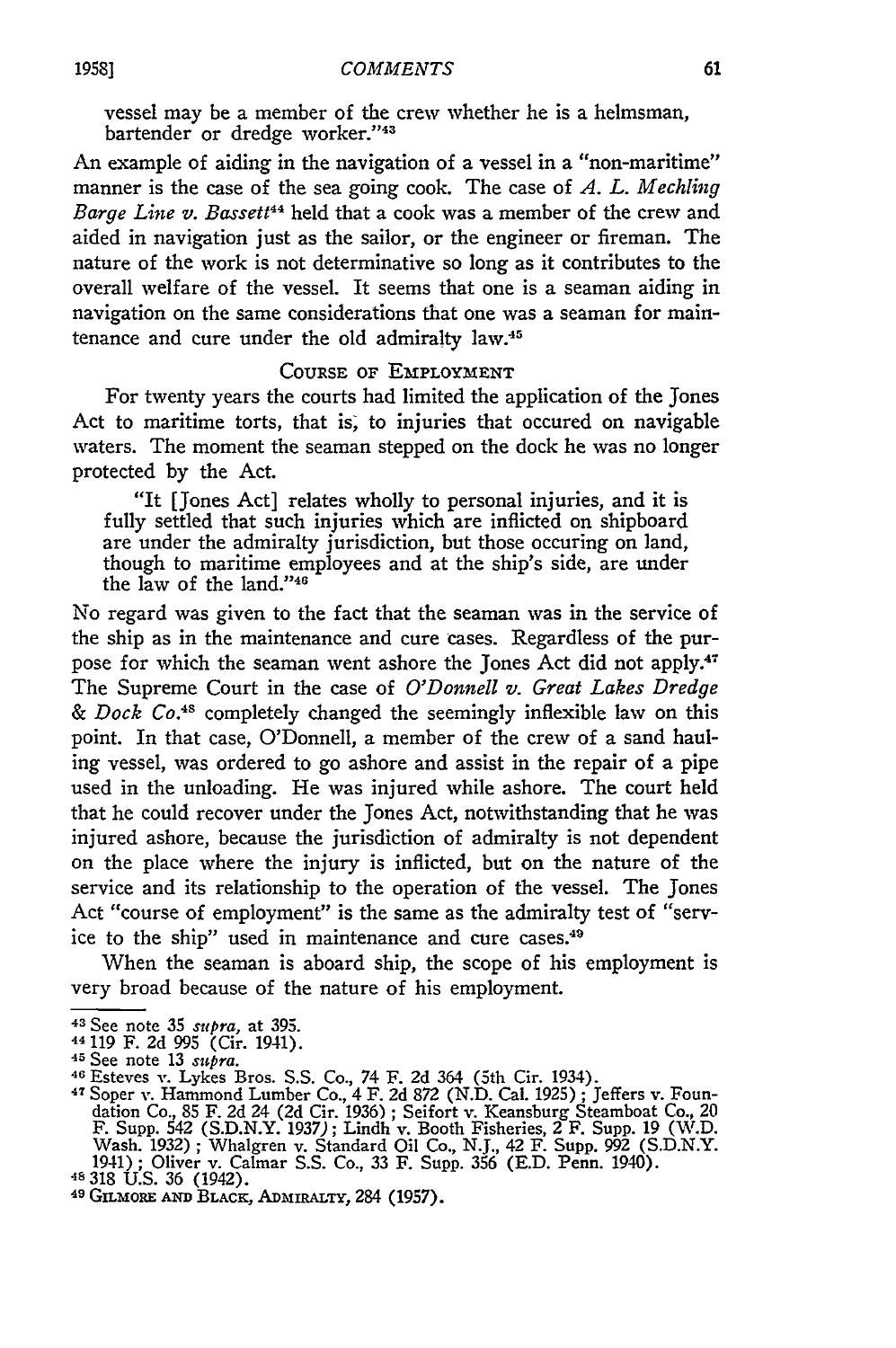"His employment requires him to spend his entire time on the vessel while it is at sea. His time is never wholly his own. On his hours off he is subject to call to duty in an emergency. Necesary incidents of life, therefore, such as sleeping, eating, washing, etc. are contemplated to be within the scope of employment."50

Course of employment aboard a ship has been held to include the accidental shooting of one crew member by another during their leisure hours on deck.<sup>51</sup>

The course of employment includes coming to and leaving the vessel. On the rationale of the O'Donnell case one is in the service of the ship when coming or going to the ship. In the case of *Marceau v. Great* Lakes Transit Corp.,<sup>52</sup> the ship's cook was returning to the vessel to prepare the night lunch when he slipped on the dock. The court stated:

"Consequently at the time of the accident he was not only acting in the course of his employment but suffered his injuries while on the property in the possession and under the control of the defendant."<sup>53</sup>

In the case of *Monteiro v. Paco Tankers,54* the seaman was beaten by one of the ship's officers at the dock gate. The court held that the seaman was still in the course of his employment and would be until he was "on his own" on a public way. In *Wheeler v. West India S.S. Co.,<sup>55</sup>*the seaman was struck by a train on an unlighted viaduct leading to the ship's mooring. The court held that he was in the course of his employment returning to the ship. But the court found no negligence on the part of the master. It must be remembered that negligence is the essential element of every Jones Act suit.<sup>56</sup>

Course of employment also includes the seaman's shore leave. In *Nowery v. Smith*,<sup>57</sup> the court reached the amazing conclusion that a seaman beaten in a fight in a barroom at Antilla, Cuba, was injured in the course of employment. It appears that the court is giving very comprehensive coverage to every facet of the legendary life of the seaman.

"[T]he seaman should also be considered in the shipowner's business while he is actually enjoying his shore leave. And if for the purpose of determining the ship owner's liability for main-

**<sup>50</sup>**Adams v. American President Lines Ltd., 23 Cal. 2d 681, 146 P. 2d 1 (1944). **51** Sundberg v. Washington Fish & Oyster Co., 138 F. 2d 801 (9th Cir. 1943) ; see

also 'McCall v. Inter Harbor Navigation Co., 154 Ore. 252, 59 P. 2d 697 (1936) Curtis Bay Towing Co. v. Dean, 174 Md. 498, 199 A. 521 (1938). **<sup>52</sup>**146 F. 2d 416 (2nd Cir. 1945).

 $53$  Id. at 418.

<sup>5493</sup> F. Supp. 93 (E.D. Penn. 1950).

**<sup>55</sup>**103 F. Supp. **631** (S.D.N.Y. 1951). **<sup>56</sup>**See Thompson v. Eargle, 182 F. 2d 717 (4th Cir. 1950) ; Wv\'ong Bar v. Suburban

Petroleum Transport, Inc., 119 F. 2d 745 (2d Cir. 1941).<br><sup>57</sup>67 F. Supp. 755 (E.D. Penn. 1946). The court allowed recovery in this case.<br>The shipowner's negligence was based on the fact that he hired one with the The shipowner's negligence was based on the fact that he hired one with the vicious propensities of the assailant.